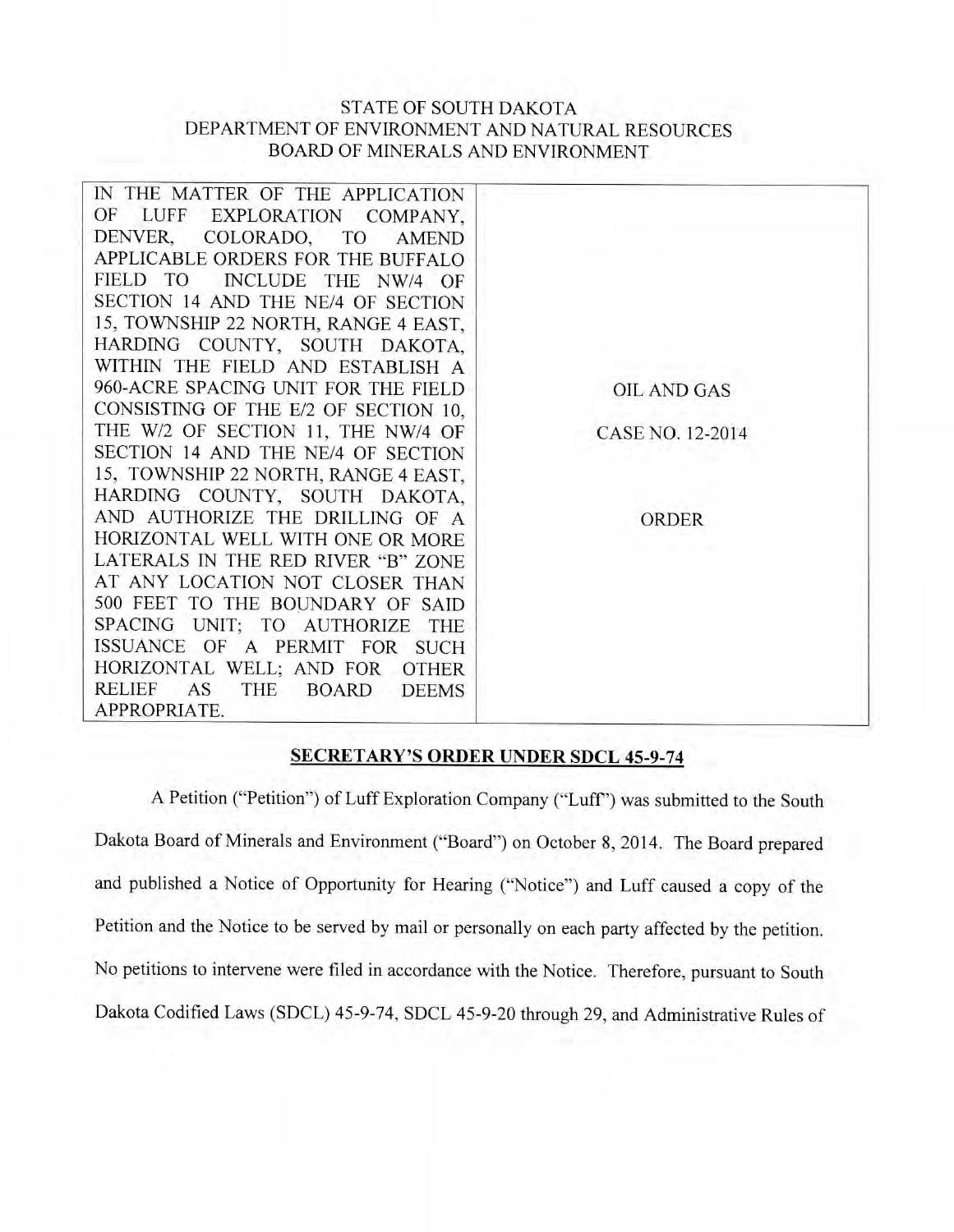South Dakota 74:12:02:06, and based upon Luff's Petition and the supporting documents filed by Luff, the Secretary makes and enters the following order:

Luff represents owners of interests in the oil and gas leasehold estate in all or portions of the E/2 of Section 10, the W/2 of Section 11, the NW/4 of Section 14, and the NE/4 of Section 15, Township 22 North, Range 4 East, Harding County, South Dakota.

Pursuant to Order Nos. 2-78, 20-97, 2-10, 6-13 and 4-14, all of these lands other than the NW/4 of Section 14 and the NE/4 of Section 15 are included within the Buffalo Field. Pursuant to Order No. 4-14, the NE/4 of Section 10, together with the NW/4 of Section 11, the E/2 of Section 3 and the W/2 of Section 2 constitute a 960-acre spacing unit. The NW/4 of Section 14 and the NE/4 of Section 15 are not currently included in any field established by order of the Board, but are adjacent to the current outline of the Buffalo Field and evidence submitted by Luff indicates those lands are likely to be productive of hydrocarbons from the same Red River "B" pool currently included within the Buffalo Field.

Luff has drilled the Castle Rock D-11H well in a northwest/southeast orientation on the 960-acre spacing unit established by Order No. 4-14 and now desires to drill an additional horizontal well in the Red River "B" Formation that generally parallels the Castle Rock D-11H well. The proposed spacing unit accommodates the wellbore planned by Luff and is also consistent with other spacing orders entered by the Board in the area.

Such a spacing unit is not smaller than the maximum area that can be efficiently and economically drained by the proposed well and the size, shape and location of the spacing unit will result in the efficient and economic development of the pool as a whole.

## **IT IS THEREFORE ORDERED**

A. The outline of the Buffalo Field is extended to include the NW/4 of Section 14